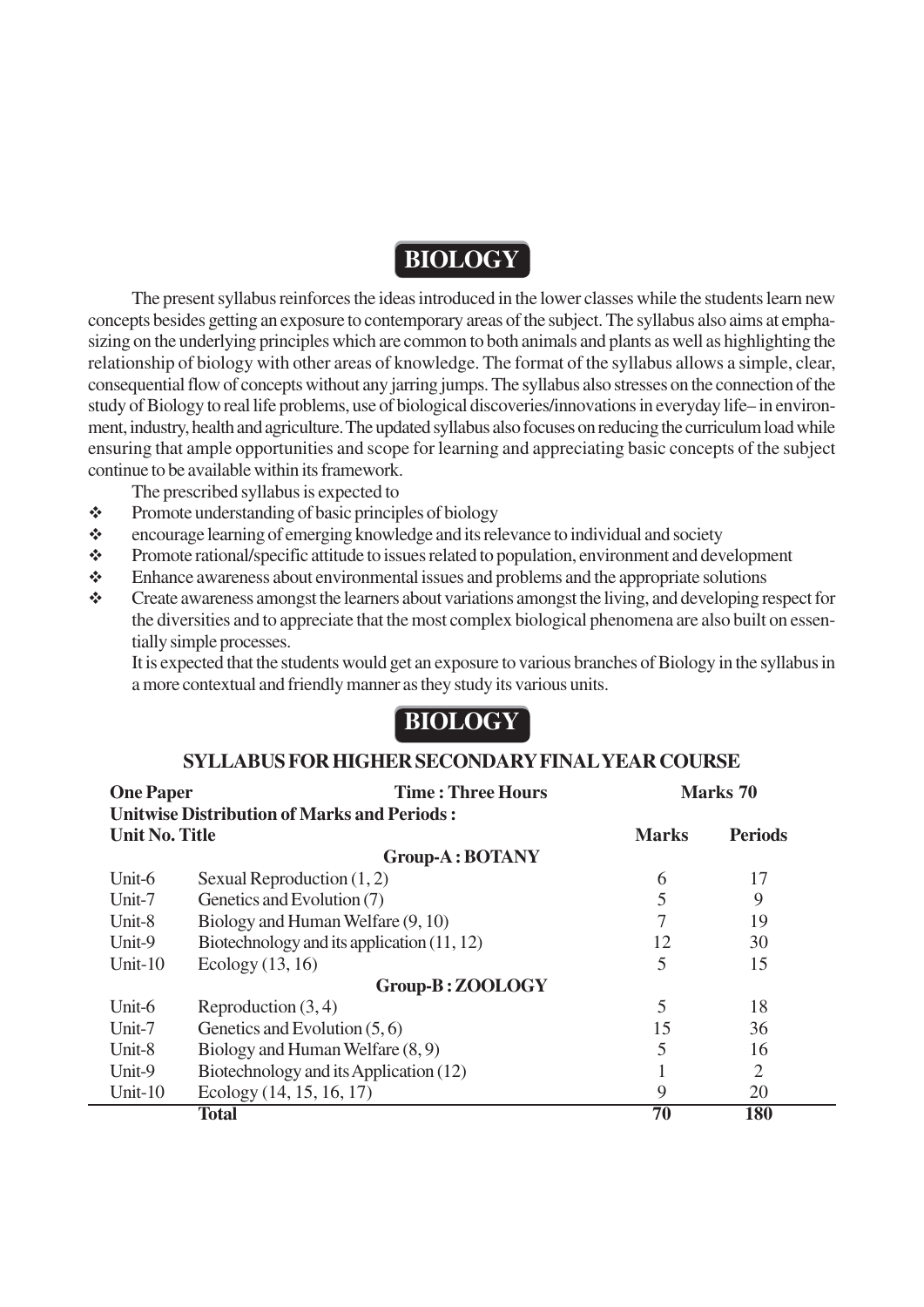|  | Syllabi for H.S. Final Year |
|--|-----------------------------|
|--|-----------------------------|

**Unitwise Distribution of Course contents :**

- **Unit-VI : Reproduction :**
- **Chapter 1 : Reproduction in Organisms :** (i) Asexual Reproduction; (ii) Sexual Reproduction
- ,, **2 : Sexual Reproduction in Flowering Plants :** (i) Flower-A fascinating Organ of Angiosperms; (ii) Pre-fertilization: Structures and Events; (iii) Double Fertilization; (iv) Post-fertilization: Structures and Events; (v) Apomisix and Polyembryony.
- ,, **3 : Human reproduction :** (i) The Male Reproductive System; (ii) The Female Reproductive System; (iii) Gametogenesis; (iv) Menstrual Cycle; (v) Fertilization and Implantation; (vi) Pregnancy and Embryonic Development; (vii) Parturition and Lactation.
- ,, **4 : Reproductive Health :** (i) Reproductive Health-Problems and Strategies; (ii) Population Explosion and Birth Control; (iii) Medical Termination of Pregnancy; (iv) Sexually Transmitted Diseases; (v) Infertility.

**Unit-VII : Genetics and Evolution**

- **Chapter 5 : Principles of Inheritance and Variation :** (i) Mendel's Laws of Inheritance; (ii) Inheritance of One Gene; (iii) Inheritance of Two Genes; (iv) Sex Determination; (v) Mutation; (vi) Genetic Disorders.
- **,, 6 : Molecular Basis of Inheritance :** (i) The DNA; (ii) The Search for Genetic Material; (iii) RNA World; (iv) Replication; (v) Transcription; (vi) Genetic Code; (vii) Translation; (viii) Regulation of Gene Expression; (ix) Human Genome Project; (x) DNA Fingerprinting.
- **,, 7 : Evolution :** (i) Origin of Life; (ii) Evolution of Life Formes- A Theory; (iii) Evidences for Evolution; (iv) Adaptive Radiation; (v) Biological Evolution; (vi) Mechanism of Evolution; (vii) Hardy-Weinberg Principle; (viii) A Brief account of Evolution; (ix) Origin and Evolution of Man.
- **Unit-VIII : Biology in Human Welfare**
- **Chapter 8 : Human Health and Diseases :** (i) Common Diseases in Humans; (ii) Immunity; (iii) AIDS; (vi) Cancer; (v) Drugs and Alcohol Abuse.
- ,, **9 : Strategies for Enhancement in Food Production :** (i) Animal Husbandry; (ii) Plant Breeding; (iii) Single Cell Protein; (iv) Tissue Culture
- **,, 10: Microbes in Human Welfare :** (i) Microbes in Household Products; (ii) Microbes in Industrial Products; (iii) Microbes in Sewage Treatment; (iv) Microbes in Production of Biogas; (v) Microbes as Biocontrol Agents; (vi) Microbes as Biofertilisers.

#### **Unit-IX : Biotechnology**

#### **Chapter 11 : Biotechnology; Principles and Processes :**

(i) Principles of Biotechnology; (ii) Tools of recombinant DNA Technology; (iii) Processes of Recombinant DNA Technology.

- **,, 12: Biotechnology and its Application :**
	- (i) Biotechnological Applications in Agriculture;
	- (ii) Biotechnological Applications in Medicine;
	- (iii) Transgenic Animals; (iv) Ethical Issues.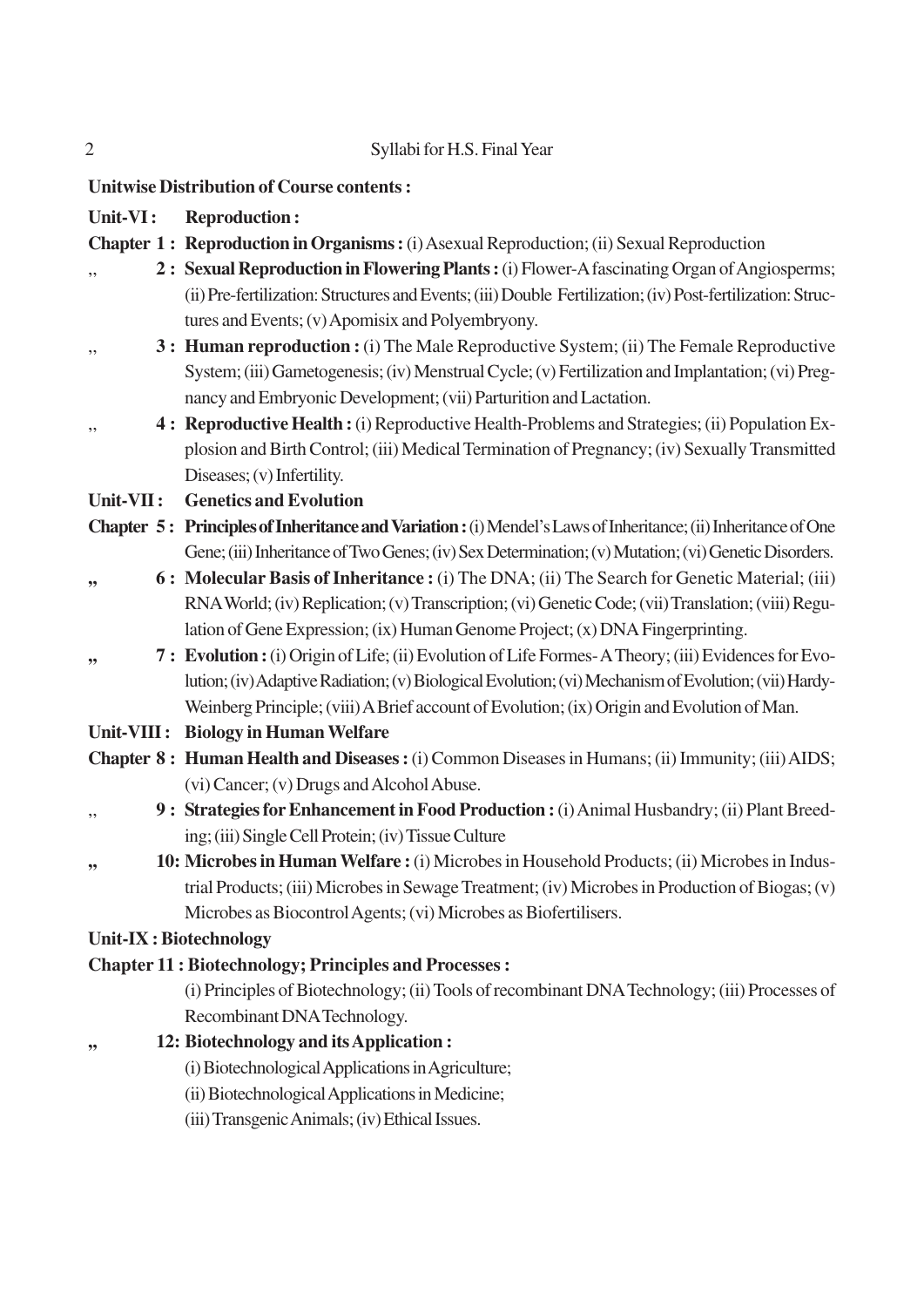#### Syllabi for H.S. Final Year 3

### **Unit-X : Ecology**

**Chapter 13 : Organisms and Populations :** (i) Organism and its Environment; (ii) Populations.

- **,, 14 : Ecosystems :** (i) Ecosystem- Structure and Function; (ii) Productivity; (iii) Decomposition; (iv) Energy Flow; (v) Ecological Pyramids; (vi) Ecological Succession; (vii) Nutrient Cycling; (viii) Ecosystem Services.
- **,, 15 : Biodiversity and Conservation :** (i) Biodiversity; (ii) Biodiversity Conservation; (iii) National Park and Sanctuaries of Assam with special reference to conservation of endangered species.
- **,, 16 : Bioresources of Assam :** (i) Medicinal and Timber Yielding Plants; (ii) Sericogenic Resources (Muga and Eri)
- **,, 17: Environmental Issues :** (i) Air Pollution and its Control; (ii) Water Pollution and its Control; (iii) Solid Wastes; (iv) Agro-chemicals and their effects; (v) Radioactive Wastes; (vi) Greenhouse Effect and Global Warming; (vii) Ozone Depletion in the Stratosphere; (viii) Degradation by Improper Resource Utilization and Maintenanace; (ix) Deforestation.

#### **SYLLABUS FOR BOTANY PRACTICAL (Marks-15)**

- 1. Study of the reproductive parts of different flowers.
- 2. Study of flowers adapted to pollination by different agencies (wind, insect).
- 3. Study of percentage of pollen germination on a slide.
- 4. To study pollen tube growth on the stigma.
- 5. To study fruits and seeds of any common fruit (e.g. legume) at different stages of development.
- 6. To study mitosis in onion root tips (preparation).
- 7. To study meiosis in onion buds (permanent slide)
- 8. Exercise on controlled pollination– emasculation, tagging and bagging.
- 9. Stain tissue section for nucleic acid (aceto carmine stain).
- 10. To study the pH and water holding capacity of soil. Correlate with the kinds of plants found in them.
- 11. Study plants found in dry conditions. Comment 'on their adaptations/ ecosystems.
- 12. To study plants of aquatic conditions. Comment on their adaptations/ ecosystems.
- 13. Study of plant population density by quadrat method.
- 14. Study of plant population frequency by quadrat method.
- 15. To study analogous and homologous organs in various plants.

## **SYLLABUS FOR ZOOLOGY PRACTICAL (Marks-15)**

- 1. Study and identify stages of gamete development in T.S. of testis and T.S. of ovary.
- 2. Study of meiosis in grasshopper testis (through permanent slides)
- 3. Study of T.S. of blastula through permanent slide.